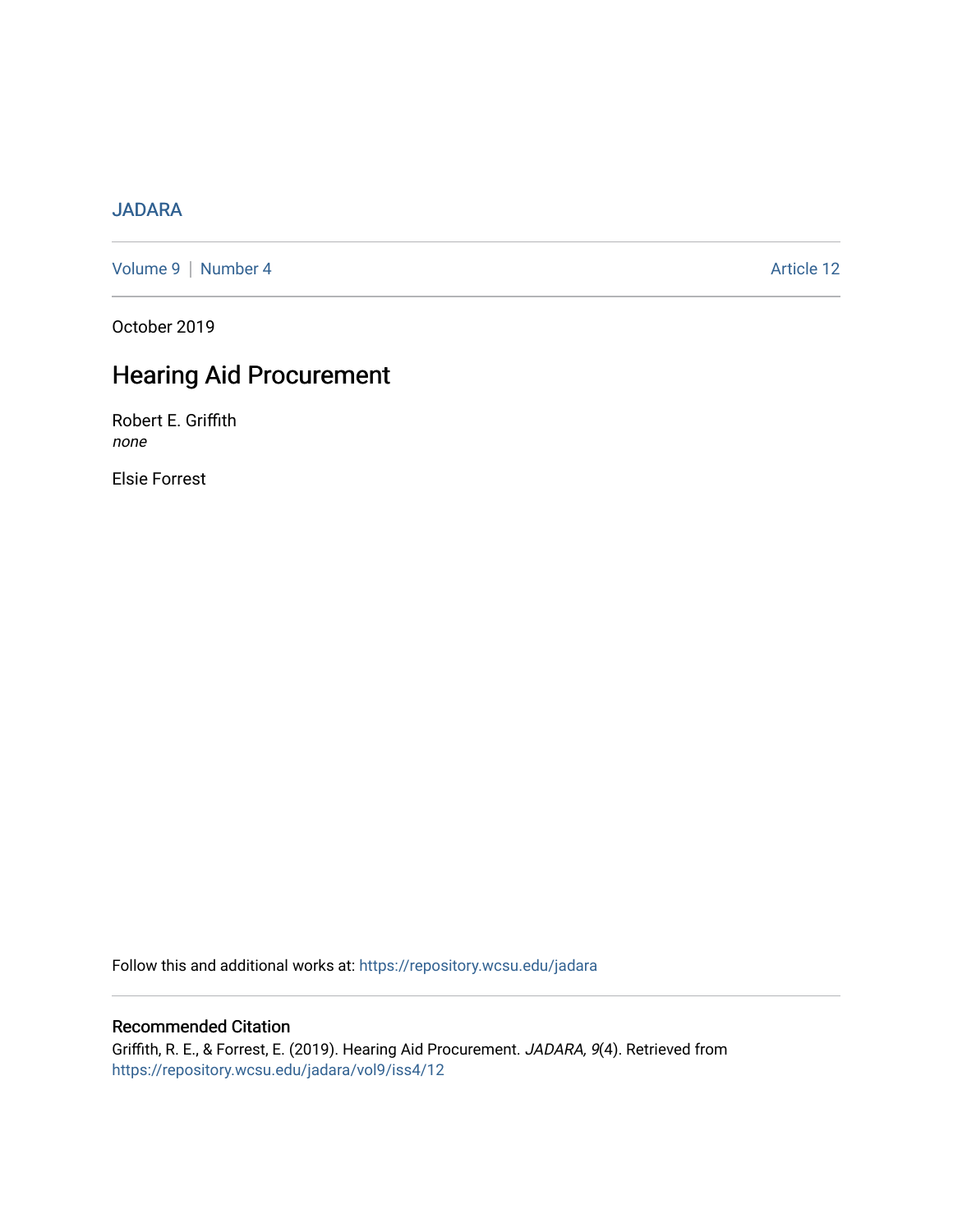## vn HEARING AID PROCUREMENT

#### Leader: Robert E. Griffith

#### Recorder: Elsie Forrest

#### Charge: To identify problems and propose recommendations and/or guidelines for hearing aid procurement

#### INTRODUCTION

The procurement of hearing aids is a controversial issue today as interested groups and professional organizations attempt to resolve the issues and conflicts within the hearing aid delivery system. The conflicts which exist between the otologist, the audiologist, and the hearing aid specialist (dealer) have hindered the hearing aid delivery system and its ability to work effectively with profes sional and consumer groups. Ability of the delivery system to provide quality services to the consumer is limited. As a consequence, government agencies, such as Vocational Rehabilitation, have been forced to evaluate and to develop their own position on the procurement of hearing aids for Vocational Rehabili tation clients.

Traditionally, VR feels that a communications handicap is a handicap to employment. VR philosophy is that the hearing aid will aid communication in employment: The client will work more effectively on the job.

There are no specific guidelines for the purchase of hearing aids; therefore, each state must deal with the delivery system in that state for purchase.

Two reports have been published which are critical of the delivery system. One is "Paying Through the Ear" released by the Retired Professional Action Group. The second is a recent task force intra-departmental publication on hearing aids, "A Report on Hearing Aid Health Care," Department of Health, Education, and Welfare, October 21,1974.

Two major problems identified by the task force are:

a. misfitting of aids.

b. mis-evaluation of hearing function with aids.

One solution suggested is a requirement for sale of hearing aids by prescrip tion from appropriate medical or professional personnel.

Certain provisions of the VR Act of 1973 have caused a storm of protest and requests for clarification in the following sections:

Section 401.35 of the VR Act provides that "in all cases of hearing impair ment, an evaluation of hearing loss will be provided by a physician skilled in the diseases of the ear or by an audiologist licensed or certified in accord ance with state laws or regulations."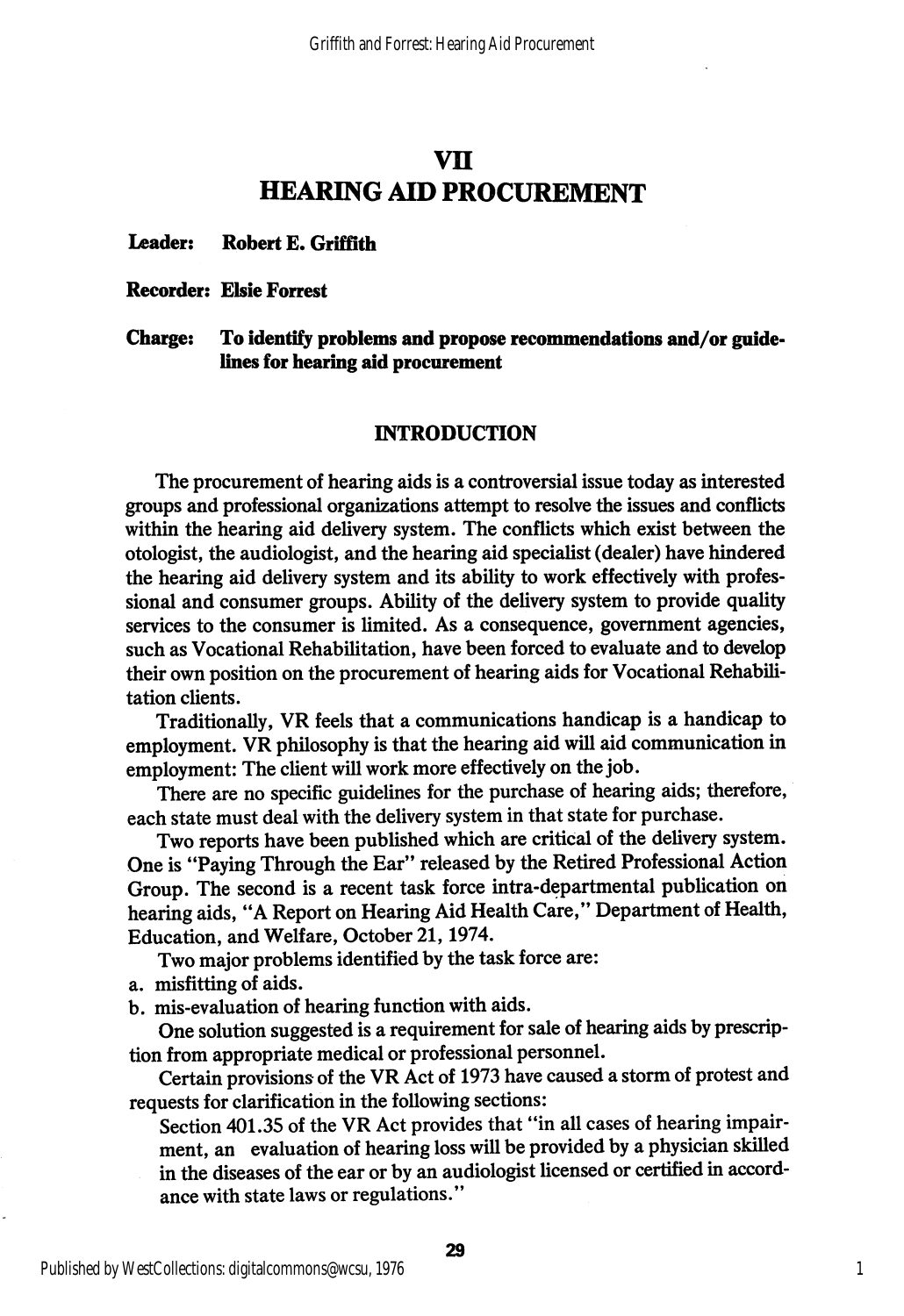Section 401.40. "In the case of telecommunications, sensory and other technological aids and devices, such policies shall ensure that when indiv idualized prescriptions and fittings are required, such prescriptions and fittings shall be performed by individuals licensed to perform such fittings in accordance with state licensure laws, or by appropriate certified profes sionals."

The above controversial Federal regulations have brought a series of protests and demands for clarification. As a result, RSA Commissioner Adams has ap pointed a task force to study the hearing aid question and to make policy re commendations. Until such recommendations are released, VR administrators are to disregard the hearing aid language used in the regulations. These policy recommendations are still pending. Therefore, VR must develop its own system with emphasis on quality services to VR clients.

#### CONSENSUS OPERATIONAL PLAN

Through the discussion by the states, a general description emerged of an operational plan regarded by most SCD's to be ideal. It was the system followed when sufficient professional staff were available and where the distances clients travelled to appointments was reasonable. Certain of the states had explicitly written guidelines. Others did not. Availability and numbers of otology special ists vary greatly from state to state. In some instances, clients were required to travel 300 to 400 miles for examinations. The SCD's were generally agreed on the following method of operation.

The client would receive (1) a general medical exam, (2) an otological exam and, (3) an audiological exam. When the otologist felt a hearing aid was indi cated, the client would be sent to the audiologist for a hearing examination in cluding air and bone conduction, and speech discrimination with and without masking. If an aid is recommended, a hearing aid evaluation should then be provided. At least three aids should be evaluated and the prescription should be written by specifications instead of by brand name of the aids. The aid should be provided on a 30 day trail period with follow-up and check-out evaluations given by the audiologist 30 to 60 days following purchase of the aid. If aids are listed by brand name, at least 3 should be listed. A test by a opmthamologist of the client's vision is also recommended.

Where professional people (otologists, audiologists) are not available, quality of service should not be sacrificed. VR can encourage the establishment of professional clinics and/or mobile units. Facility establishment money can be used for this.

Audiologists used should be certified by the American Speech and Hearing Association (CCC). The audiologist should have a Master's degree and one year of supervised experience.

2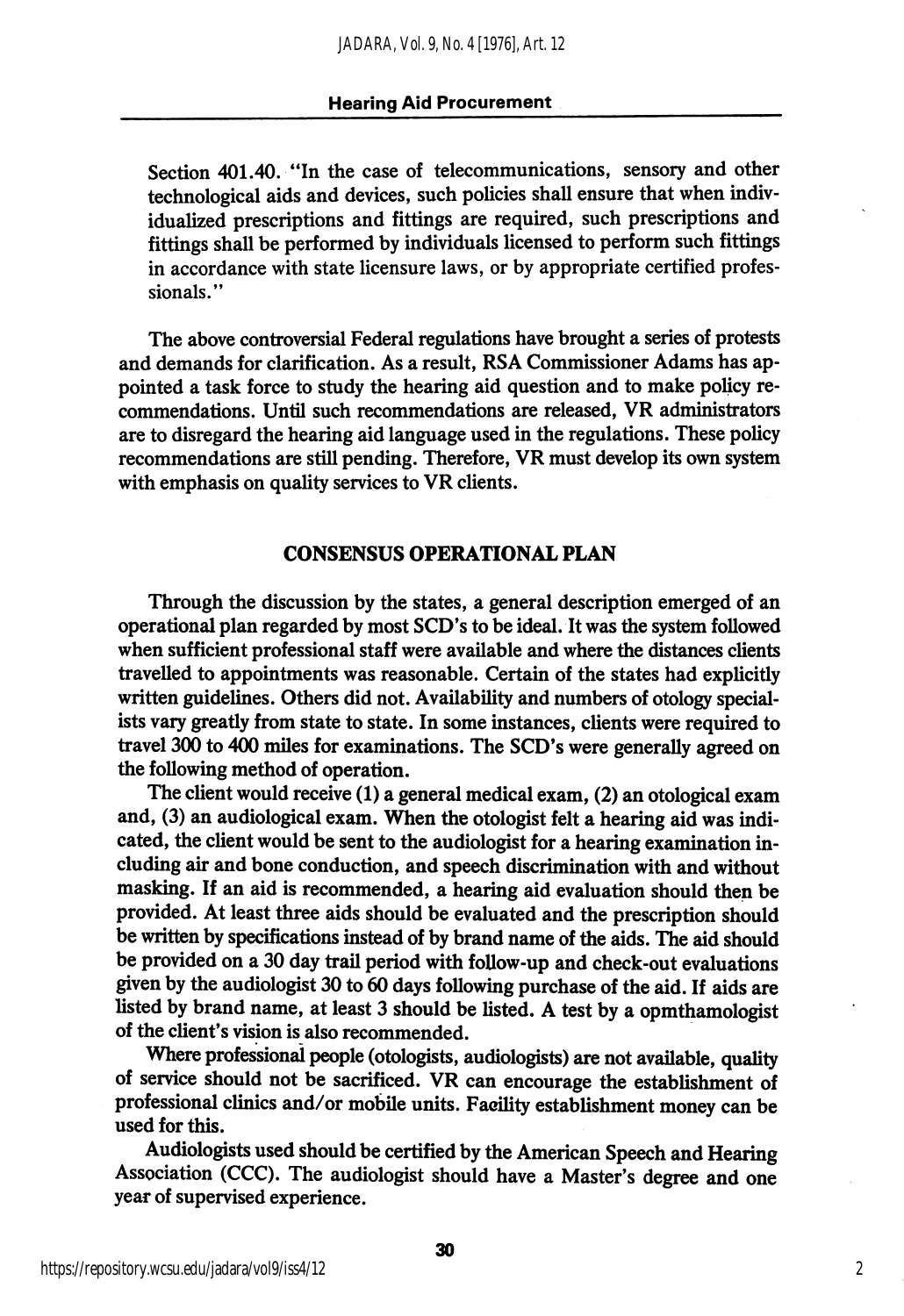The otology examination is encouraged even if a hearing aid purchase is not involved. This would rule out the presence of tumors, growths or other patho logical problems which could be surgically corrected with hearing functioning restored.

#### ISSUES AND RECOMMENDATIONS

Issues discussed were developed by consolidation of problems listed during presentations by each state. As the SCD discussed his operations, he also enu merated problems as he saw them. In many cases, problems thus brought up were echoed by other states as well. Issues can generally be categorized as follows: (1) Vocational justification; (2) Delay of services to clients; (3) Number of aids provided to clients; (4) Out-of-state purchase of aids for clients in programs out-of-state; and (5) Hearing aid dealers' ethics, qualifications, etc.

Recommendations are representative of the general feelings of the SCD's at the conference. They are the results of the discussions held and consusus reached. Quality services to clients was uppermost and each recommendaton was made with this in mind.

### Issue I. Vocattonal lustification

This is a basic question, among the many questions to be considered by the counselor, to be answered before any aid is purchased. Generally, for a hearing impaired worker, an aid may well be a necessary prosthesis for job performance. The client needs to be able to communicate with his supervisor effectively, in addition to his co-workers. Other questions are: What is the vocational goal? Is the aid needed for job performance? What are the client's needs? How crit ical is the aid as a communications help in job, social, and family situations?

Recommendation - The counselor should evaluate all the factors surrounding the client including job consideration, vocational objective, feasibility for family situations, tensions alleviated by improved ability to participate in lunch hour activities, on-the-job verbal exchanges and meetings held on the job. Safety may also be a consideration.

## Issue II. Delay of Services to Clients

VR clients are experiencing a time-lag of up to six mondis from initial contact to receipt of their hearing aids. Some reasons given are:

a. Delay of medical offices to forward reports to VR counselors.

b. Distances clients must travel for evaluation with otology and audiology specialists.

c. limited numbers of professional people to provide evaluations, therefore long waiting period for appointments.

c. Inexperienced counselors and/or central office people who provide purchase approvals.

Recommendation - In-Service Training- The SCD and the VR training officer should prepare a training program on effective provision of hearing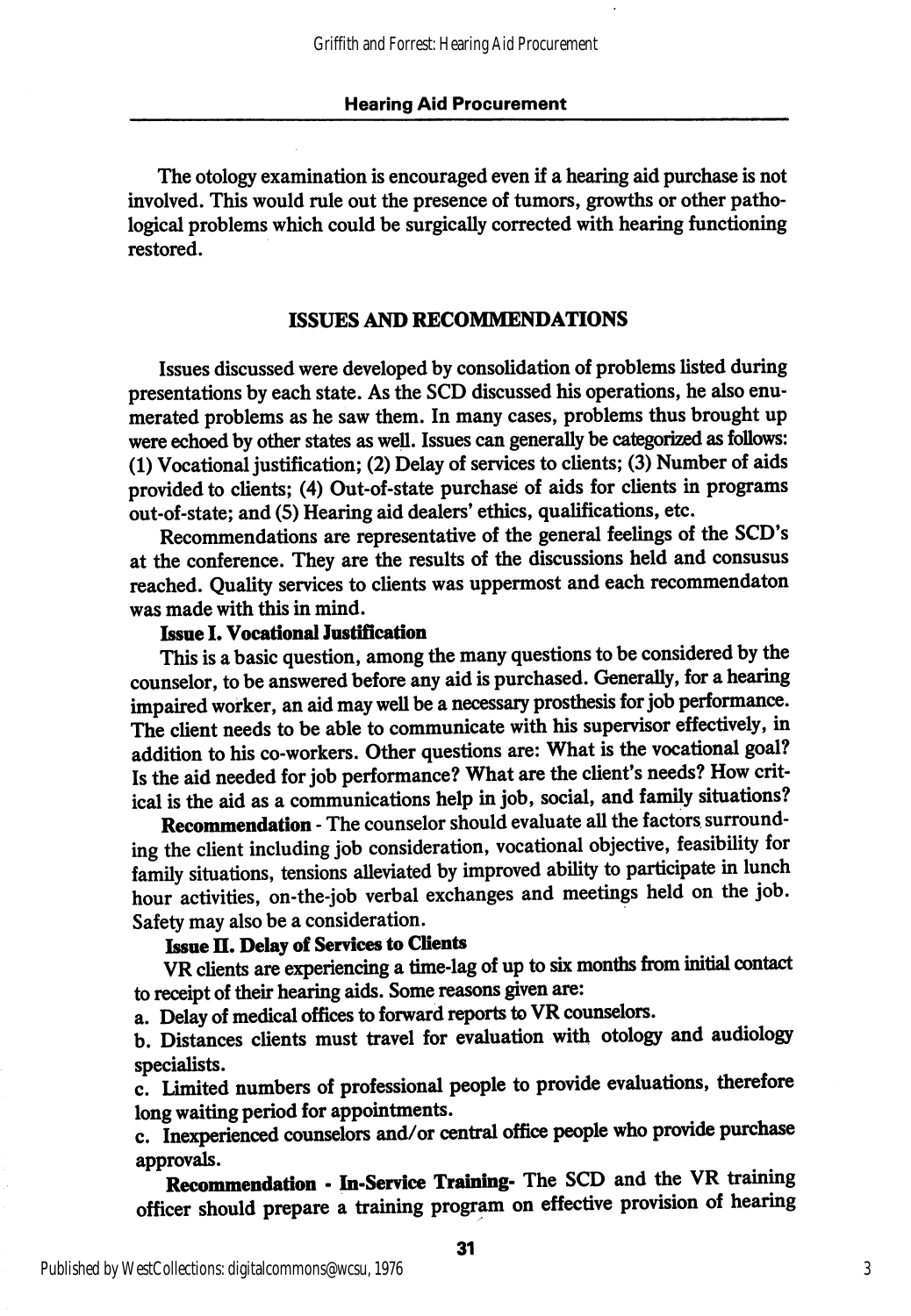aids to clients. Additional help can be available from the Federal Regional Of fices. This program should include:

- a. Implications of hearing loss.
- b. Hearing mechanism and its functioning.
- c. Medical, audiological and psychological aspects of hearing loss.
- d. Items to look for in an audiological report. What do those items mean?

e. Implications of vision for hearing impaired clients. Value of vision tests for the hearing impaired person should be emphasized.

This training should be available for all those VR personnel involved in purchase of or approval of the purchase of hearing aids, including those cen tral office personnel involved.

Recommendation - Cooperation for Better Service - The counselor should provide the audiologist with the vocational goal, probable working conditions and other pertinent data which may be helpful to the audiologist in his examination. Also, counselors should acquaint audiologists with VR regulations, etc., for better understanding between professionals and counselors.

Recommendation - Specifications of Hearing Aids - Audiologists should provide VR with appropriate audiograms and prescriptions for hearing aids. The prescription should describe the aid by its specifications rather than by brand name. The aid should also be tested by properly calibrated equipment to assure its meeting the stated specifications.

## Issue III. Number of Hearing Aids to Be Provided to Clients

The client has a role in the purchase of an aid. He needs to understand his role; what is expected of him by VR. The role of VR should also be explained to the client. These points can be covered in the individual written rehabilitation plan (IWRP). The client should realize that he is to wear and to continue to wear the aid. The life of the aid is S to 7 years and the care of it is the responsi bility of the client. The client should be taught how to care for his aid. He should also expect to participate in the purchase of the replacement aid.

The client can be provided with a brochure about aids: a) what can go wrong; b) what can be expected of an aid; c) how to care for an aid.

Recommendation - Each case should be analyzed individually. A hard and fast rule cannot be set. Consider: a) client's care of instrument; b) condition of instrument - can it be repaired; c) recommendation of audiologist and otologist; d) participation of client in the purchase.

Occasionally, counselors are being asked to provide aids to clients attend ing schools in other states. The client may-have visited a speech and hearing center in that town and told he needed a new aid. The counselor needs to eval uate this situation carefully to ascertain: 1) Does the client really need a new aid? (2) How urgent is the need? Courses of action which can be followed: (a) The client can get the aid on his next visit to his home state; (b) The client can be fitted where he is attending school.

Recommendation- The counselor should make sure the client is properly fitted before he leaves his home state. The fit of the aid and its condition could

4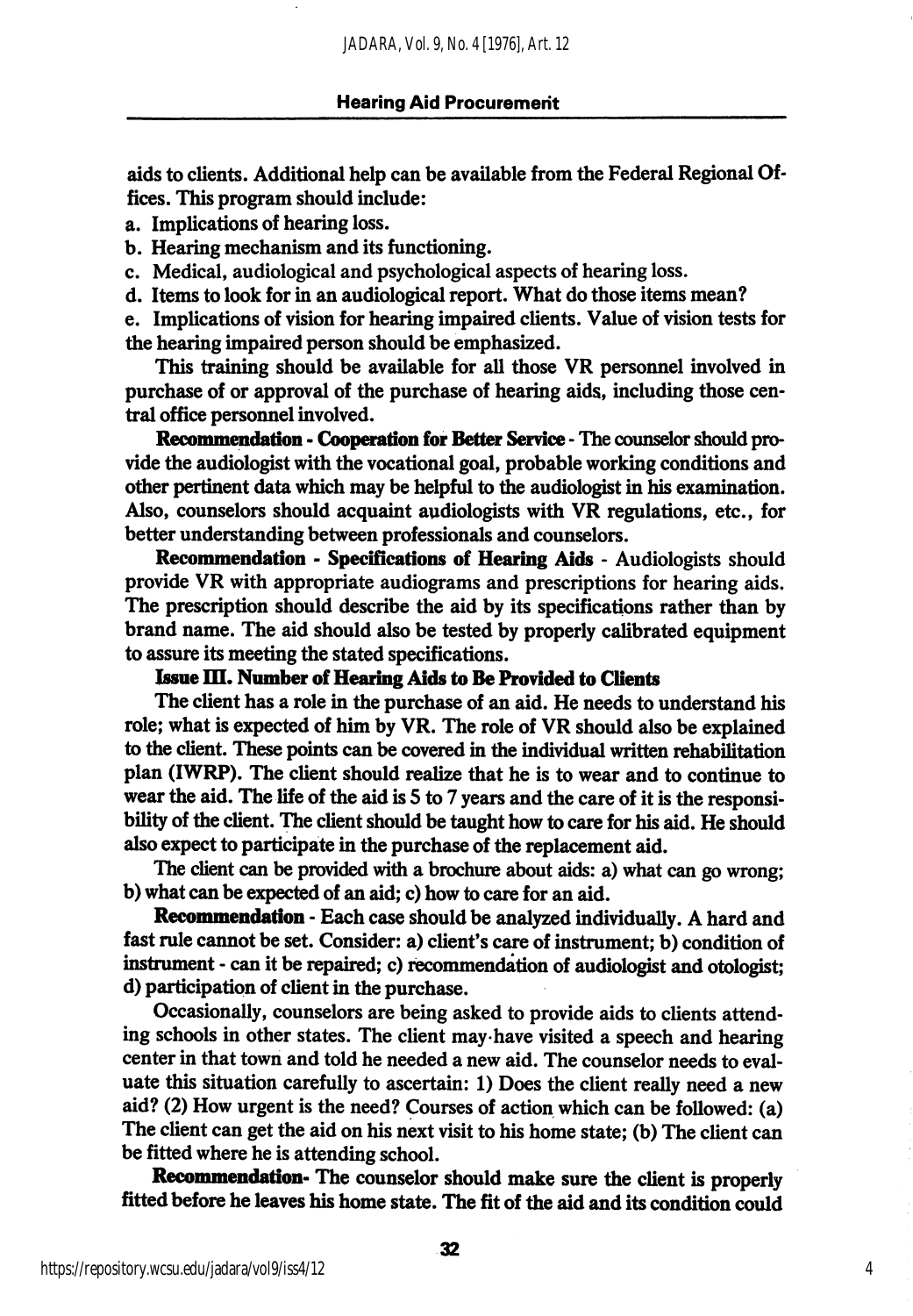be checked at intervals when the client returns to his home. If Ihis is not possible, then VR should accept the price structure of the state in which the school is lo cated.

#### Issue V. Binanral Aids

Audiologists are frequently recommending binaural aids. Careful study should be made of this issue. There are certain occupations for which binaurd aids are contraindicated. In many states, plans including binaural aids must be submitted to the central office for purchase approval. There is no agreement among audiologists as to what standards can be used. Safety is considered to be a factor in the prescription of binaural aids, at least by some professionals.

Recommendation-1. Criteria should be established for the purchase of binaural aids through the Office of Deafness and Communicative Disorders in RSA.

2. Careful evaluation should be routine, with purchases approved by the next supervisory level. This may serve as a guiding principle; as an interim measure until RSA guidelines are established.

3. Some of the states are using the audiologist's recom mendation as a guide. Others suggest that the second aid should provide a 20% increase in the speech discrimination score, as the basis for justification.

#### Issue VI. Pricing of Hearing Aids

The general consensus was that the VR agency should not pay retail prices for aids. The basis for this position is (1) the prices of other prosthetics and services are negotiated; (2) there are no bad debt costs involved when VR is the purchaser. Most counselors are on budget allocations, making reduced costs desirable.

The dealer is a businessman and as such needs consideration for a healthy business. Quality of services to clients must be a primary factor as well.

Many states use single unit cost plus 100% as a guide or a flat fixed rate negotiated annually.

Recommendation - VR should leam dealer costs and negotiate for an ac ceptable price level. Dealer cost is defined as single unit cost.

#### Issue VII. Hearing Aid Dealers, Ethics and Qualifications

There is a wide variation in quality of service provided by dealers to the clients. Such practices as selling an aid to a client, then sending the client to VR to get the aid paid for; talking deaf persons into buying aids they may not ben efit from and resale of used aids as new ones are practices which should be stopped when they are identified. There are many dealers who will work with counselors and will give invaluable assistance in the aid fitting and selection. These dealers have the welfare of the client and his hearing ability in mind. This is the relationship of dealer-client-counselor to foster.

Most states have licensing laws for dealers. The SCD should be acquainted with the provisions of the laws. He should also participate in efforts to keep these laws current.

Codes of ethics should be prominently displayed in the dealer's place of bus iness. Questions can then be raised by clients if issues arise.